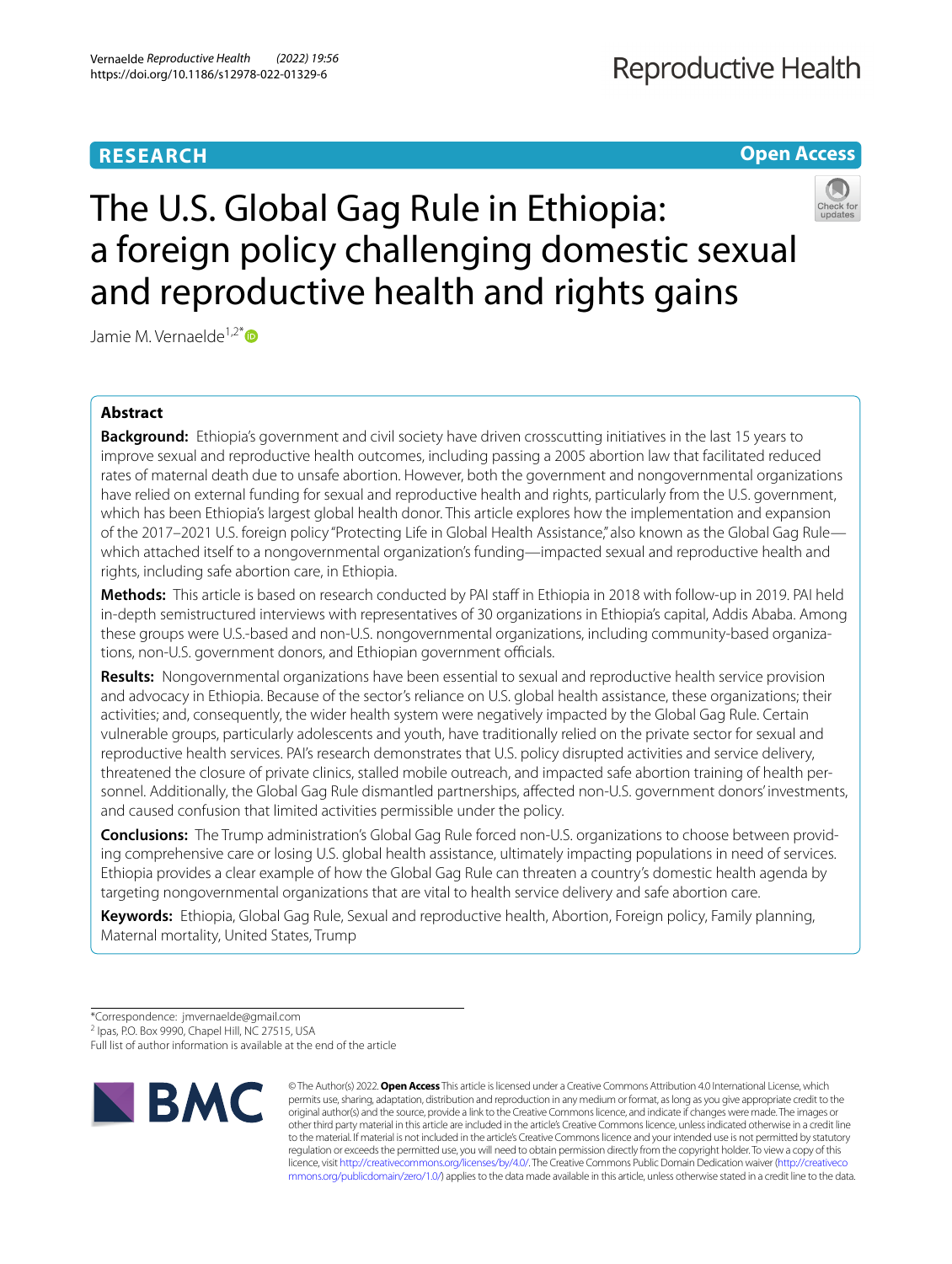# **Plain language summary**

In 2005, Ethiopia's government, health advocates, and service providers secured a more liberal abortion law that has been instrumental in reducing maternal deaths due to unsafe abortion. However, these fragile gains are vulnerable because the in-country sexual and reproductive health sector has relied heavily on external funding. The U.S. government has been an important development partner to Ethiopia for global health and, in particular, reproductive health and family planning. As a result, the Global Gag Rule, reimposed and expanded by the Trump administration in 2017, impacted sexual and reproductive health and rights in Ethiopia. U.S. agencies and departments attached this policy to U.S. global health assistance for nongovernmental organizations that were critical partners in service delivery and advocacy. In a country like Ethiopia with a progressive environment for sexual and reproductive health, including safe abortion care, it remains important to examine the impacts of the Global Gag Rule, despite being rescinded in January 2021 by the Biden administration, as the policy has still not yet been permanently repealed and could be reinstated by future administrations.

PAI's research sought to document the impacts of the expanded Global Gag Rule on sexual and reproductive health in Ethiopia, with a focus on safe abortion care. Study participants reported that nongovernmental organizations serving rural populations, adolescents and youth, sex workers, and people living with HIV/AIDS were impacted by the loss of U.S. government funding due to noncompliance with the policy. Organizations that chose to comply with the policy were forced to stop critical activities like training on safe abortion care. Outcomes also included self-censorship out of fear of the policy and dismantled partnerships between compliant and noncompliant organizations.

# **Background**

The Ethiopian government has driven crosscutting initiatives to improve access to sexual and reproductive health and rights (SRHR) information, education, and services for its population of 102 million people. In the last 15 years, this course of action included passing a progressive abortion law in 2005 and adding subsequent implementation guidelines that allow for pregnancy termination under certain circumstances [\[1](#page-9-0)]. In addition to its legality in cases of life endangerment, rape, or incest, abortion is legal if the pregnant person—owing to physical or mental reasons, including being a minor—is unprepared to raise a child [\[1](#page-9-0)]. Evidence suggests that maternal mortality, historically high in Ethiopia and particularly associated with unsafe abortion, declined with increased uptake in family planning and improved access to legal, comprehensive abortion care [[2\]](#page-9-1).

In this environment, demand for family planning steadily increased since the early 2000s. Modern contraceptive use among married Ethiopian women climbed from 6% in 2000 to 35% in 2016 [[3\]](#page-9-2). According to the Federal Ministry of Health, this success was due to increased access to facilities, improved contraceptive supply chain management, and the decentralization of family planning services through community health extension workers, as well as support from partnerships with nongovernmental organizations (NGOs) [[4\]](#page-9-3). Currently, contraception is free throughout the country, and the Federal Ministry of Health provides contraceptive supplies to the private sector. As of 2019 data, contraceptive uptake was trending positively toward the national goal of increasing contraceptive prevalence among 15- to 19-year-old women to 40% and 20- to 24-year-old women to 43% by 2020 [[5\]](#page-9-4). The government further committed to reducing the unmet need for those two age groups to 10% overall [\[5](#page-9-4)]. As part of its efforts to increase contraceptive uptake among key populations, including the 50% under age 20, the government prioritized initiatives targeting the unmet need of adolescents; in its national guidelines on family planning services, Ethiopia's government recognized the unique sexual and reproductive health (SRH) challenges of young people and developed an adolescent and youth strategy specifc to reproductive health [\[6](#page-9-5), [7](#page-9-6)].

Despite this progress, ensuring the continuity of reproductive health supplies provision and distribution to the last mile continue to pose challenges for Ethiopia's government. Fertility rates remain high and contraceptive use varies signifcantly across the country, with 10% more women in urban settings using a modern contraceptive method than those living in rural areas  $[8, 9]$  $[8, 9]$  $[8, 9]$  $[8, 9]$ . Among rural populations, which comprise 80% of the country, contraceptive uptake and demand generation are limited [\[10\]](#page-9-9). To complement the work of the public sector, the government has depended upon the private sector and local and international NGOs to deliver a range of SRH services and contraceptives  $[6]$  $[6]$ . These organizations also have provided training for public health workers, including midwives; supported contraceptive supply chain management; and coordinated on SRHR policy development and implementation. Though most people access contraceptives through government facilities, an estimated 20% use the private sector and 40% of pregnant people still prefer to seek safe abortion care through private facilities  $[2, 11]$  $[2, 11]$  $[2, 11]$ . Although safe abortion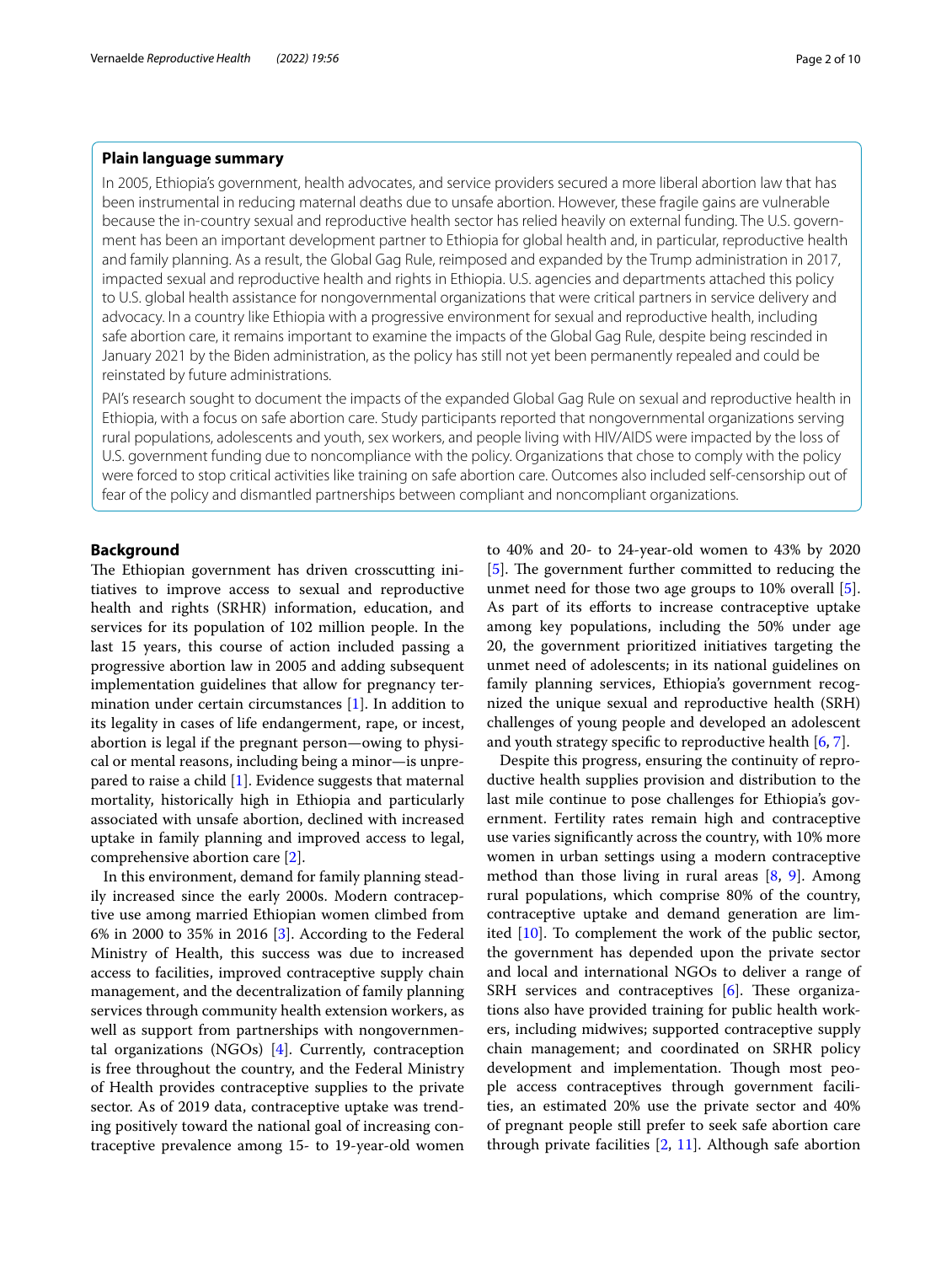care is accessible for many people in the country—53% of induced abortions in 2014 were performed in public and private health facilities—unsafe abortions continue [\[12](#page-9-11)]. It is estimated that 40% of abortions performed outside of health facilities result in serious complications [\[12](#page-9-11)].

As Ethiopia was making sexual and reproductive health gains, President Trump reinstated the Mexico City Policy in January 2017. Formally renamed as "Protecting Life in Global Health Assistance," the policy is known by its critics as the Global Gag Rule (GGR). The Trump administration extensively expanded the GGR beyond versions of the policy, under past Republican presidents, that only applied to family planning and reproductive health (FP/ RH) assistance. With the Trump administration, U.S. agencies and departments attached the GGR to all U.S. global health assistance, impacting funding for FP/RH as well as maternal and child health, HIV/AIDS prevention and treatment, malaria, nutrition, and even certain water and sanitation programs, among others. The GGR efectively prohibited non-U.S. NGOs that received U.S. global health assistance from using their private, non-U.S. funds to provide comprehensive, safe abortion services for reasons other than life endangerment, rape, or incest; to offer information or referrals for abortions; or to advocate for the legalization of safe abortion services beyond the exceptions for life endangerment, rape, or incest. While the GGR was rescinded by executive order by the Biden administration in January 2021, the policy has still not yet been permanently repealed and could be reinstated by future administrations.

The Trump administration's GGR extended further than preexisting legal restrictions on the use of U.S. government funds for safe abortion care—specifcally the Helms Amendment, which has been in place since 1973—to limit what an organization can do with its private, non-U.S. government funding [[13](#page-9-12)]. Following the GGR's initial expansion to all U.S. global health assistance under the Trump administration in 2017, a new interpretation of the existing language implementing the policy was released in March 2019 by then-U.S. Secretary of State Mike Pompeo. The subsequent interpretation effectively prohibited a GGR-compliant non-U.S. NGO from using its non-U.S. government assistance to support any kind of health or development work of a non-U.S. partner that received no U.S. government global health assistance if that partner separately engaged in abortion-related work with its own funding  $[14]$ . This meant that, in practice, for an organization that received U.S. global health assistance, the GGR efectively attached to all its separate funding—beyond global health activities—from any of its other non-U.S. donors.

The Federal Ministry of Health and NGOs in Ethiopia have been vulnerable to these changes in U.S. foreign

policy because of their reliance on external donor funding for SRH activities and supplies. The U.S. government

has been the single largest global health donor to Ethiopia, with nearly USD 250 million obligated in fscal year 2017 [[15](#page-9-14)]. After the United Kingdom—which allocated GBP 90 million over four years to Ethiopia in 2017—the United States was the second-largest donor for family planning specifcally, followed by the Netherlands, the United Nations Population Fund, and other key bilateral donors and foundations [\[16](#page-9-15), [17\]](#page-9-16).

U.S. global health assistance flows from multiple U.S. government sources, including the U.S. Agency for International Development (USAID), the U.S. Centers for Disease Control and Prevention (CDC), and the U.S. Department of State, among others. In partnership with the government and civil society in Ethiopia, USAID has had a key role in improving SRH outcomes, ensuring access and availability of modern contraceptives, and increasing access to high-quality family planning services [[18\]](#page-9-17). In 2017, USAID obligated USD 125 million for FP/ RH, HIV/AIDS prevention and care, and maternal and child health programs in Ethiopia [[15\]](#page-9-14). More than 77% of that funding went to 10 not-for-proft NGO prime recipients that have signifcant networks of partner organizations in-country, some with as many as 20 subrecipients on a given grant  $[15, 19]$  $[15, 19]$  $[15, 19]$  $[15, 19]$  $[15, 19]$ . These organizational figures were not comprehensive of all U.S. global health assistance to Ethiopia; they excluded funds from agencies like the U.S. President's Emergency Plan for AIDS Relief (PEPFAR) and the CDC. The CDC and PEPFAR have diferent reporting periods from USAID as well as additional numbers of prime recipients and subrecipients. All prime recipients and subrecipients of U.S. global health assistance must comply with language in their grant agreements, which have unique implications for SRHR due to the fux in U.S. administrations and their policies, such as the GGR.

PAI documented the impacts of previous iterations of the GGR on SRHR globally, with an emphasis on contraceptive supplies and maternal deaths due to unsafe abortion [\[20](#page-9-19)[–22](#page-9-20)]. With the Trump administration's extensive expansions of the GGR, PAI renewed its fact-fnding documentation between 2018 and 2019 to understand preliminary efects of the then-new policy across different countries receiving U.S. global health assistance, including Ethiopia. This documentation coincided with peer-reviewed research and gray literature on the impact of previous iterations of the GGR on SRH services and overall health outcomes [[23](#page-9-21)]. Several quantitative studies that focused on the Bush administration's implementation of the GGR found associations between the policy and a reduction in modern contraceptive use as well as an increase in abortions in sub-Saharan Africa and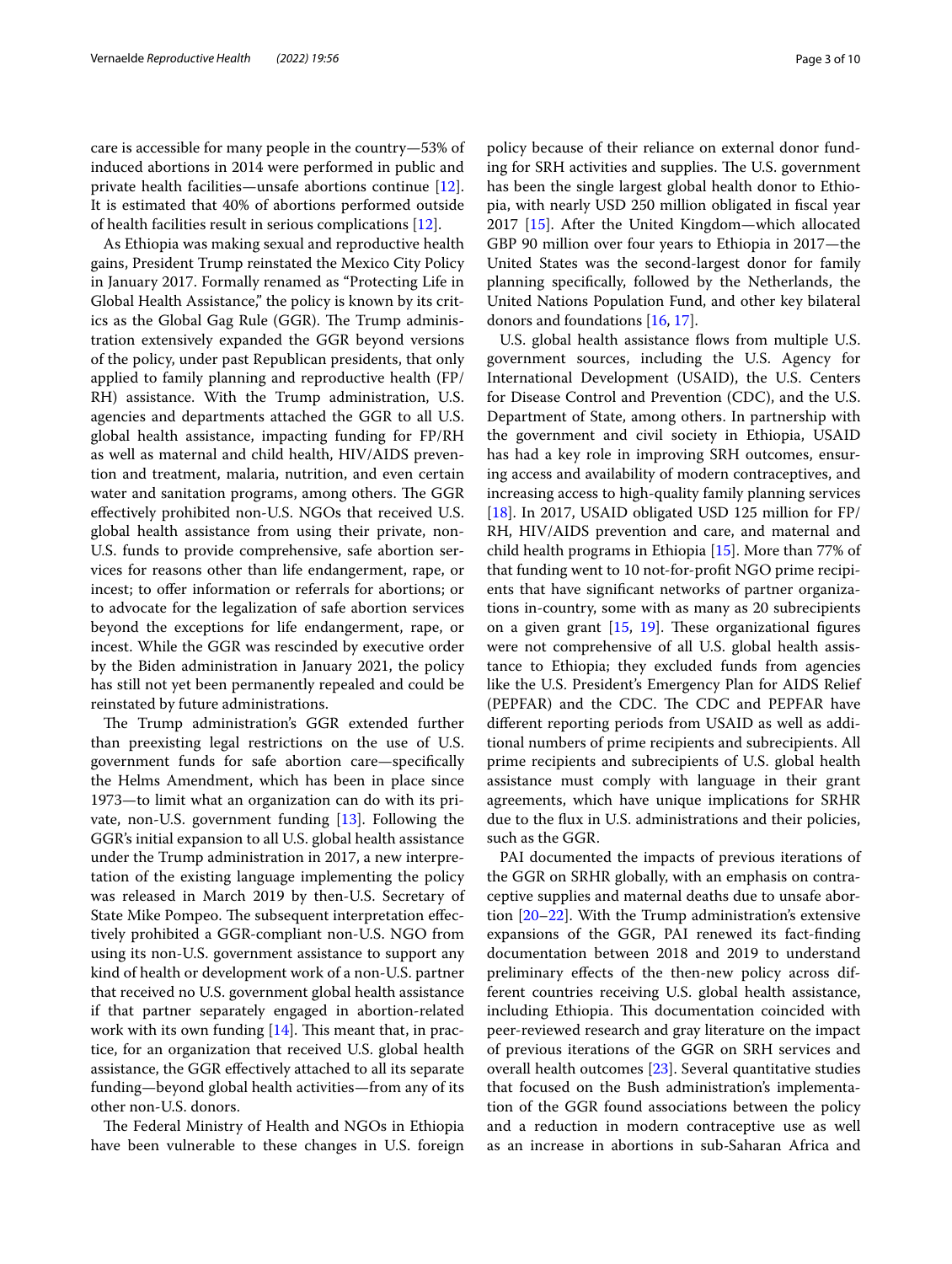Latin America and the Caribbean [[24](#page-9-22)[–26](#page-9-23)]. Under both the 2001–2009 Bush GGR and the multiple 2017–2021 Trump expansions, research documented reductions in service delivery and availability impacting not just FP/ RH but also maternal and child health, HIV/AIDS, and tuberculosis, among other areas of global health [[27](#page-9-24)[–29](#page-9-25)]. Beyond substantiating direct service delivery impacts, research on the GGR also documented what activists call the "chilling efect" of the policy, encompassing both an over-implementation of the GGR in activities and programs as well as self-censorship with advocacy and incountry partnerships [\[28,](#page-9-26) [30](#page-9-27), [31\]](#page-9-28).

In the case of Ethiopia, when the GGR was in efect and limited to U.S. FP/RH funding during the Bush administration, PAI documented severe fnancial damage to certain NGOs due to noncompliance with the policy as well as the loss of USAID-donated contraceptives, which then worsened Ethiopia's supply shortage [[32\]](#page-9-29). With the Trump administration's expansion of the policy to all U.S. global health assistance, many more organizations in Ethiopia receiving U.S. funding had to follow its restrictions, even if their projects were supported by non-U.S. government donors [[33\]](#page-9-30). Based on PAI's research from 2018 to 2019, this article examines the extent to which the early roll out of the expanded GGR under the Trump administration disrupted NGO activities and progress in comprehensive sexual and reproductive health, including safe abortion care, in Ethiopia.

### **Methods**

This article is based on an exploratory case study documenting the impacts of the Trump administration's 2017 expanded GGR on SRHR in Ethiopia conducted by two PAI staff members [\[34](#page-9-31)]. Research was executed through semistructured interviews with NGO and communitybased organization (CBO) directors and program managers, FP/RH or global health focal points from bilateral donor governments, and other donor agencies as well as relevant representatives from the Federal Ministry of Health and local health administration from 30 organizations in Addis Ababa, Ethiopia. Interviews were conducted in February 2018 with follow-up in December 2019. Because of a national state of emergency declared in Ethiopia at the time of research in 2018, PAI staff were not able to travel outside of Addis Ababa and the followup trip limited additional interviews.

PAI purposively selected the organizations to reflect a range of exposure to the GGR and included U.S. and non-U.S. NGOs providing SRH services or engaging in SRHR advocacy—both direct prime recipients and subrecipients of U.S. global health assistance. Not all participants interviewed during the initial visit in February 2018 were interviewed in the December 2019 follow-up, though there was signifcant overlap among the prominent NGOs implementing U.S. global health assistance programs. NGOs receiving U.S. global health assistance were selected from the U.S. government's foreign assistance open data platform [\[15\]](#page-9-14). Additional interviewees were identifed through a search of SRHR actors operating in Ethiopia; at the February 2018 First Annual Scientifc Reproductive Heath Conference in Addis Ababa; and through snowball sampling to connect with subrecipients, particularly CBOs [\[4\]](#page-9-3).

Study participants were from U.S.-based and non-U.S. NGOs, including those that chose to comply with the GGR and those that did not. The U.S.-based NGOs provided information on their subrecipients—those that chose to comply with the GGR—and, where needed, the methods U.S. NGOs used to enforce GGR compliance with these subrecipient partners. Non-U.S. NGO participants represented organizations that were prime recipients of U.S. global health assistance, subrecipients, or both. Table [1](#page-3-0) provides a breakdown of the types of organizations represented in interviews by category. For confdentiality, identifying information has been omitted, including an organization's decision regarding compliance with the GGR. Not all organizations contacted by PAI agreed to be interviewed, including non-U.S. NGOs and CBOs complying with the policy as prime recipients and subrecipients of U.S. global health assistance. Some of those who declined to participate clearly stated their belief that speaking about the GGR was perceived to be impermissible under the policy's restrictions.

The study interviews were designed to determine participants' exposure to the GGR and the resulting impacts as well as how the policy might have wider implications for Ethiopia's health system. PAI developed a semistructured interview guide in English for each of the following participant categories: U.S.-based NGOs, non-U.S. prime NGOs or subrecipients, and government and non-U.S. government donors. Questions for NGOs were organized based on whether they received U.S. funding, whether they were complying with the GGR, and how the decision to comply would afect their organizational activities and benefciaries. Questions were also designed to inform PAI's understanding of the context of U.S. funding and other donor funding for SRHR in Ethiopia—an understanding critical for gauging the policy's impact on

<span id="page-3-0"></span>**Table 1** Organizational representation by type

| Bilateral donor governments and other donor agencies                                       | h  |
|--------------------------------------------------------------------------------------------|----|
| Directorates within the Federal Ministry of Health                                         |    |
| Non-U.S. NGOs (including other international NGOs as well as Ethio-<br>pian NGOs and CBOs) | 10 |
| U.S.-based NGOs                                                                            | 12 |
|                                                                                            |    |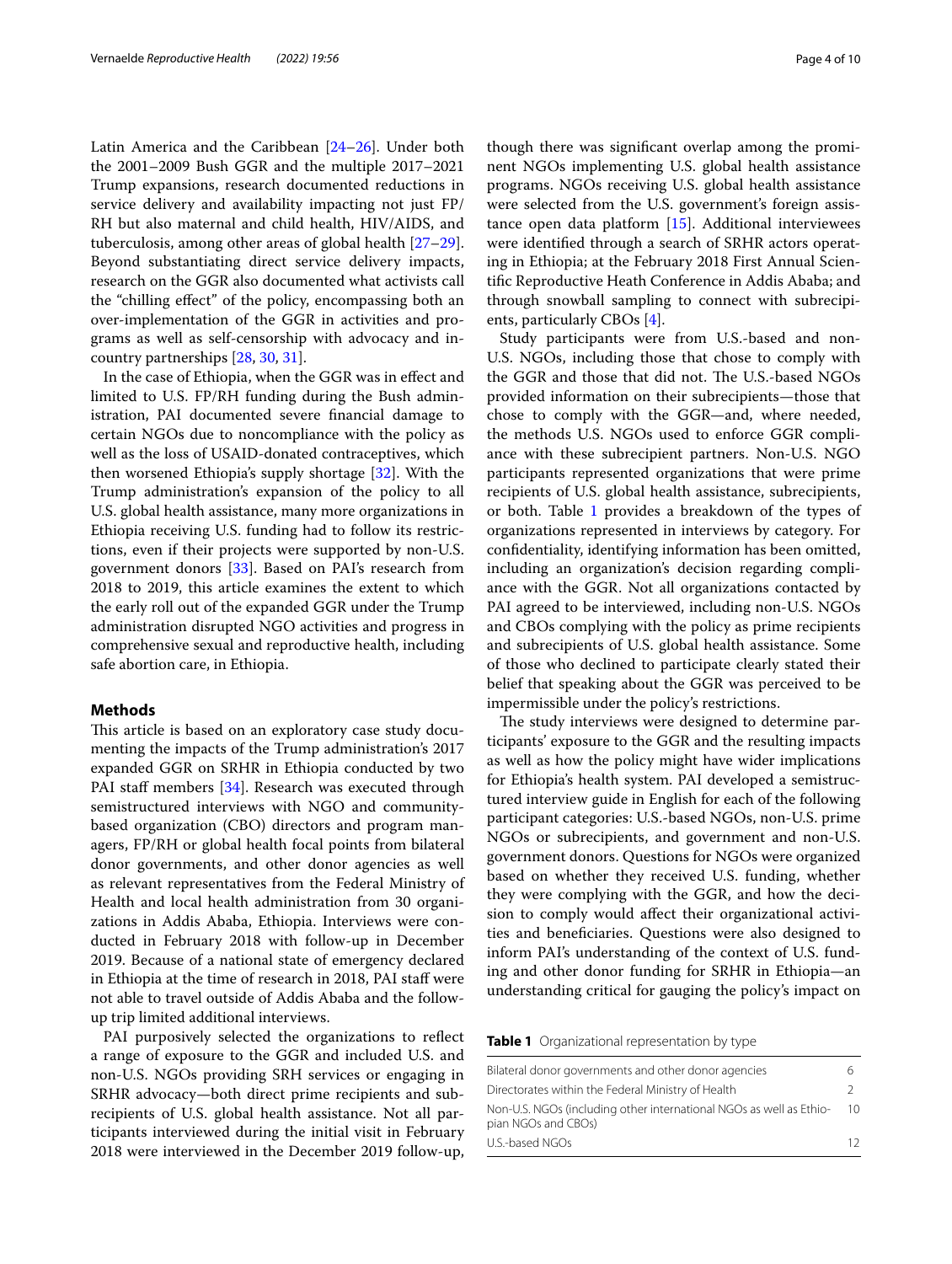non-U.S. government donors. For interviews with officials and members of the Ethiopian government, additional questions focused on the role of civil society in service provision, the implications of losing U.S. funds for members of civil society, and participants' observed impacts of the GGR. This methodological approach was particularly useful in identifying evidence of the varied impacts of the policy on the Ethiopian health system.

All interviews lasted between 60 and 90 minutes and were conducted in English. With all stakeholders, the purpose of the interview and the way the information would be used were discussed along with the interview's voluntary and confdential nature. All names of individuals and organizations were withheld unless consent was given to provide identifying information. As part of the interviews, technical assistance was provided on the GGR in the form of an explanation of the expanded policy under the Trump administration, followed by a discussion on how it difered from prior iterations of the policy. The technical assistance was followed by a discussion, distribution of resources for participants to better understand the policy, and an opportunity to have questions answered. In all interviews, PAI staff stressed the importance of a clear understanding of the expanded GGR and the need, especially for NGO recipients of U.S. global health funding, to seek clarifcation from their funding source—the U.S. government or the prime recipient. Detailed interview notes were coded manually and analyzed by type of organization with descriptive codes to cover key themes. To supplement interview data, PAI staff consulted gray literature in the form of organizational and government reports, program evaluations, and other documents.

## **Results**

## **Impact on SRH services and safe abortion care**

Study participants from across the diferent types of organizations interviewed revealed negative efects of the policy on SRH program activities, service delivery, and safe abortion care. The two largest SRH service delivery NGOs in Ethiopia, Marie Stopes Ethiopia and the Family Guidance Association of Ethiopia (FGAE), are non-U.S. organizations that chose to not comply with the GGR. The resulting loss of U.S. funding for these organizations threatened the closure of clinics, and several participants—including government and donor representatives as well as the organizations themselves reported delayed or stalled outreach for rural populations that were unable to receive their contraceptive methods of choice.

FGAE, an International Planned Parenthood Federation member association, has worked in Ethiopia for more than a half century providing SRH services and contraceptives through its 47 clinics and support to 350 other health facilities [[35](#page-9-32)]. In response to FGAE's decision to not comply with the GGR, the CDC withdrew a fve-year grant awarded in 2017 that would have averaged USD 2 million per year [[4\]](#page-9-3). According to participants, if not for short-term replacement funding from the government of the Netherlands, the forfeiture of CDC funds would have resulted in the closure of 10 confdential, sex worker–friendly clinics and compromised 21 additional clinics where the CDC partially supported integrated HIV/AIDS services. Without these clinics, more than 15,000 female sex workers and almost 790,000 women, men, and young people were at risk of losing access to lifesaving care. As a result of its noncompliance, FGAE was obligated to return some U.S. assets and equipment received over the last seven years of U.S. government support. It also lost CDC training on planned antiretroviral therapies for its HIV/AIDS work. Additionally, because of the GGR, a U.S.-based prime recipient of U.S. global health assistance ruptured its partnership with FGAE, resulting in the loss of in-kind contraceptives valued at USD 800,000 and trainings for FGAE staf on cervical cancer screenings. FGAE reported having to allocate funds from each of its other programs and having to negotiate to buy more contraceptives cheaply from other sources to cover the contraceptive loss. The Federal Ministry of Health stepped in to support FGAE, though at the expense of other health priority areas, like refugee support and nutrition for communities displaced by drought and confict [[4](#page-9-3)].

In 2018, after deciding to not comply with the GGR, Marie Stopes Ethiopia closed out its USAID program that complemented the contraceptive method mix and choice available in the public sector. Before the closure, the organization's 13 mobile outreach teams had provided contraceptive options to underserved, rural populations [\[36](#page-9-33)]. As one participant explained:

*Hard-to-reach areas require double or triple efort. You may need to drive 100 kilometers to reach one woman, but she has the right to family planning.— U.S.-based NGO representative, 2018*

With the loss of USAID funds, Marie Stopes Ethiopia's provision of permanent contraceptive methods specifcally, vasectomies and tubal ligations—ended. In one district, a local health office that had worked with Marie Stopes Ethiopia described the impact of this loss on counseling and services: community members continued to request permanent methods, but there was no available provider. Through a combination of domestic funding and support from the United Kingdom, eight Marie Stopes Ethiopia mobile teams continued to operate, though they redeployed and no longer ofered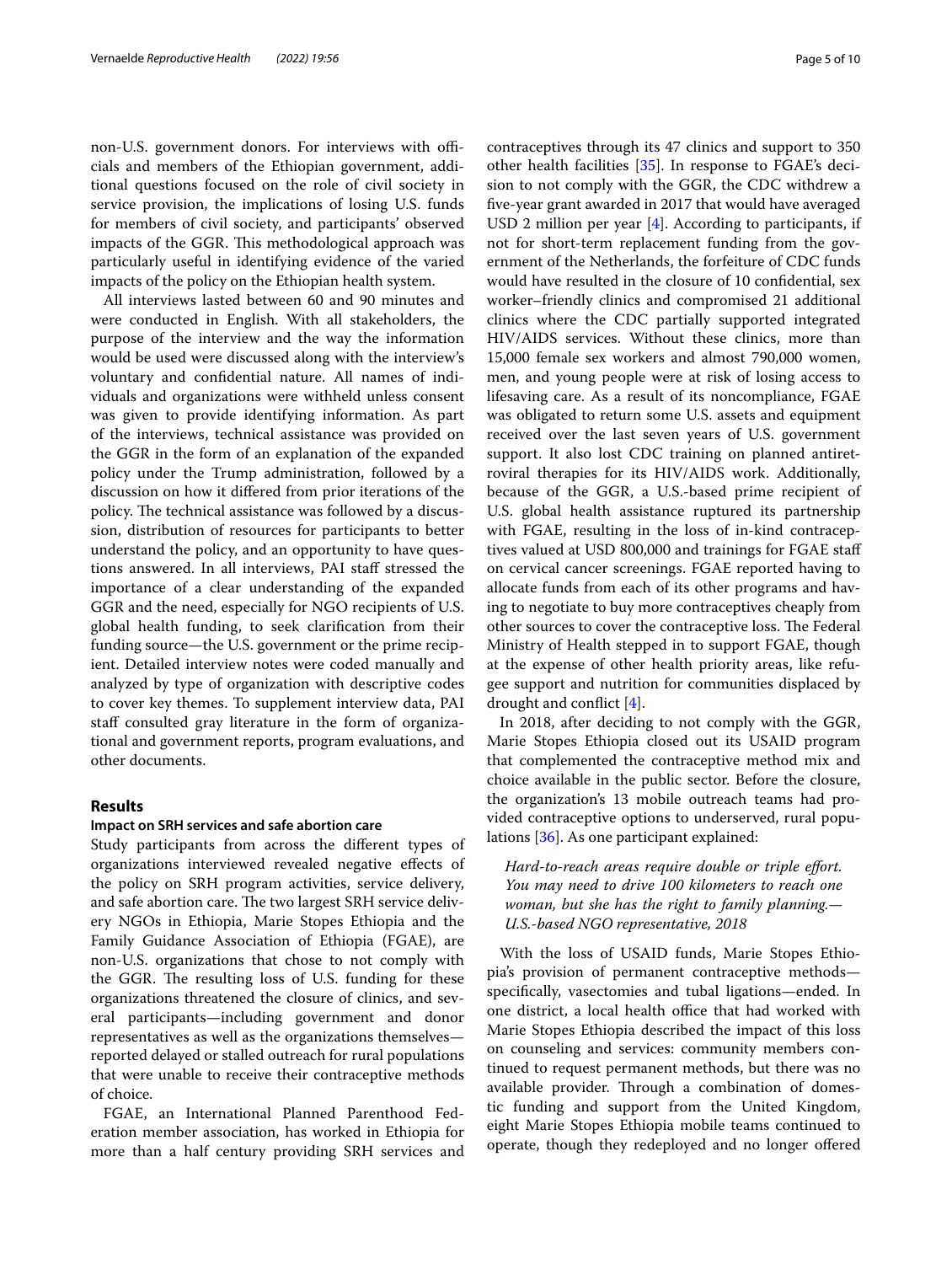permanent, surgical contraceptive methods because those methods are more time consuming and complex to provide.

*If MSI wasn't here it would be very tough, especially to reduce maternal mortality. Mothers now use family planning. And mothers would die if MSI were not here. There would be more unwanted pregnancies.*— *Government representative, 2019*

These GGR impacts on Ethiopia's largest SRH service delivery NGOs restricted access for vulnerable populations, specifcally, young people and sex workers. Multiple participants, including from the Federal Ministry of Health, acknowledged that certain groups prefer to seek out services in the private and NGO sectors over the public sector to ensure privacy and avoid perceived stigma.

*Private providers are the key for service delivery to vulnerable populations, including youth and sex workers who rely on them for integrated services, including HIV/AIDS prevention and treatment, family planning, and in some cases, safe abortion care.—U.S.-based NGO representative, 2018*

This reliance on private providers for safe abortion care was identifed to be particularly signifcant for adolescents and youth.

*When we talk about abortion, it is about the spectrum of care and the client's rights. Young people go*  to MSI and FGAE for privacy. They don't want to *queue with their aunts for the public health facilities. Abortion is still stigmatized. [Public] providers still don't want to provide it.—Non-U.S. NGO representative, 2018*

Two youth-focused CBOs shared that their decision to not comply with the GGR was because of the need to continue providing safe abortion care information and education to young people.

*It's about knowing the need, and it's a major need for youth as part of sexual and reproductive health.— U.S. NGO representative, 2018*

In addition to describing these direct losses for noncompliant NGOs, study participants reported that the GGR created regional disparities in comprehensive SRH service availability. Large U.S.-based NGOs that were prime recipients of U.S. global health assistance had extensive reach in Ethiopia and worked in diferent regions with a variety of subrecipients. For example, a five-year project led by a U.S.-based NGO with non-U.S. NGO subrecipients supported public health facilities in 75% of the country, or 500 of its 800 districts. A non-U.S. NGO subrecipient on that project worked with nearly half of the 12,500 midwives throughout Ethiopia. As a result of compliance with the GGR, the NGO no longer ofered trainings to midwives on safe abortion care—despite the fact that the GGR was not attached to bilateral funding for the Ethiopian government and midwives are government workers. Four other study participants from both compliant and noncompliant U.S.-based and non-U.S. NGOs expressed concerns that, given this organization's reach throughout the country, the GGR's efects on its safe abortion care trainings would impact postpartum care and safe abortion care services in Ethiopia more broadly.

*For maternal and child health services and adolescent and youth health services, the nearest provision of service is midwives, and this [the GGR] creates gaps in services.—Non-U.S. NGO representative, 2019*

Two U.S. organizations that continued to work on comprehensive abortion care attempted to address the safe abortion care gap in the U.S.-funded districts but reported lacking the necessary funding to accomplish this in all locations.

*Comprehensive abortion care in those areas is the biggest gap in public health facilities.—Non-U.S. NGO representative, 2019*

# **Impact on partnerships**

The interaction of the GGR, including the loss of service providers who declined to comply with the policy, and Ethiopia's liberalized abortion law created a complex environment for SRHR NGOs and their donors. Study participants from U.S.-based NGOs, non-U.S. NGOs, and CBOs as well as government and donor agencies all mentioned that the GGR was negatively impacting partnerships and their ability to advance SRHR projects. In some cases, prime U.S.-based and non-U.S. NGOs receiving U.S. global health assistance had to sever relationships with long-standing non-U.S. NGO partners that declined to comply with the policy.

The effect of the GGR is beyond its financial and *material implications. It's about disrupting partnerships, disrupting integrated services, eforts to promote leveraging, eforts to coordinate resources among partners.—Non-U.S. NGO representative, 2018*

Three CBO representatives that participated in the study reported choosing to not comply with the GGR in order to continue working on safe abortion care—foregoing funded partnerships with compliant prime U.S. and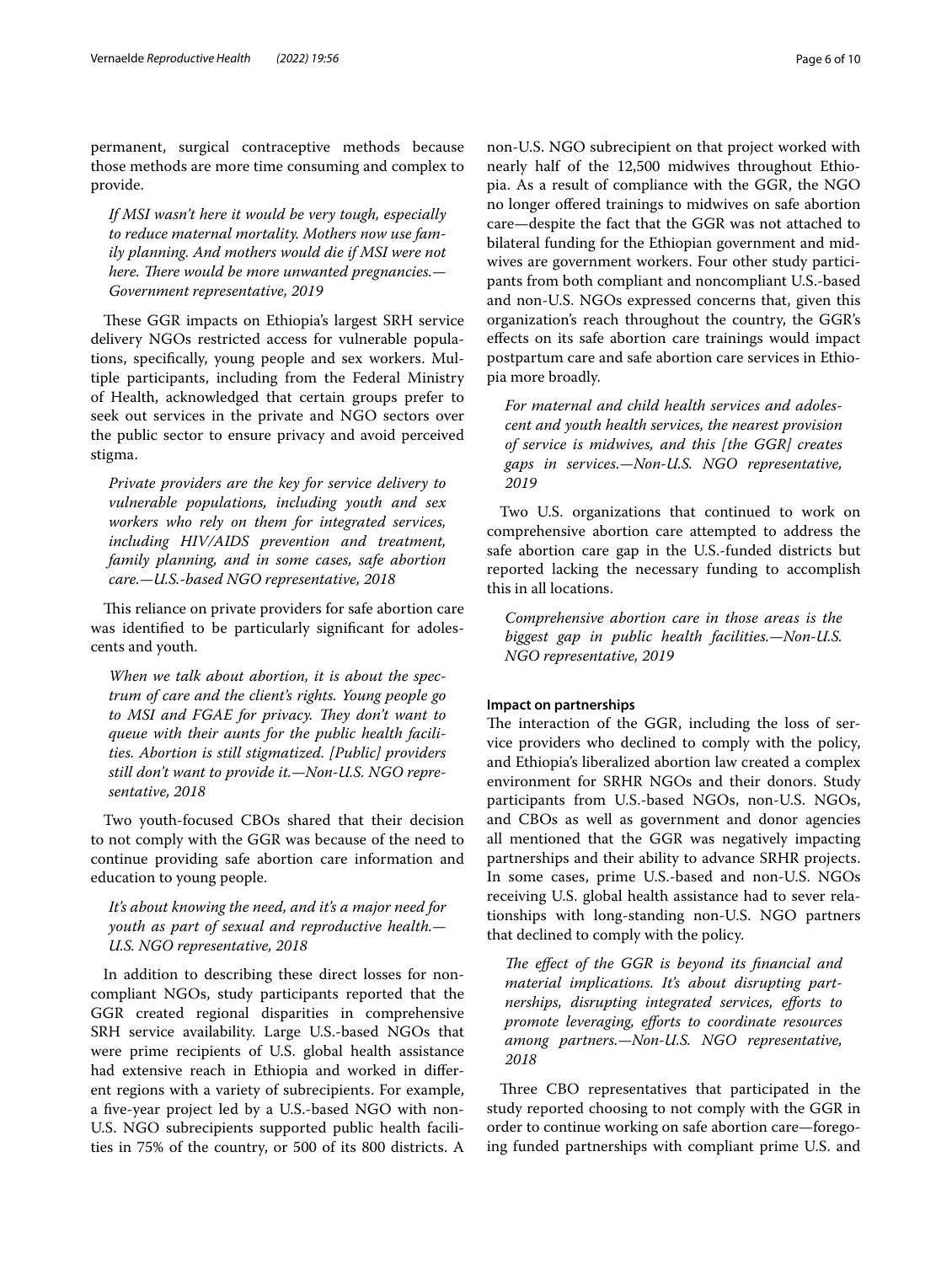non-U.S. organizations. This rupture in partnerships undermined the quality of comprehensive care delivered by compliant organizations that were no longer able to work with noncompliant CBOs. Non-U.S. NGOs and local CBOs offer skills and technical capacity to reach rural, adolescent and youth, and marginalized populations. One prime organization that was compliant with the GGR had to dissolve partnerships in 2018 with several non-U.S. NGO partners that chose to not comply with the GGR, including FGAE. The compliant organization recognized that the subsequent reorganizing of the intended project due to the GGR afected its quality and efficacy.

*FGAE is more networked. They've been around for years. Working with them you know what you're*  doing is sustainable. They work all across the coun*try and others [organizations] don't. FGAE also does demand creation and people go to them for diferent services, so they're highly visible.—Multilateral agency representative, 2018*

Although several non-U.S. government donors committed to support NGOs that experienced funding losses because of the GGR, the policy also directly impacted their investments and ability to partner with U.S.-funded NGOs. For example, a Dutch-funded project of USD 9 million over four years for comprehensive abortion care was delayed because the lead organization complied with the GGR and could no longer complete the work. After this role was transferred to another NGO partner, the project was severely disrupted, including its delivery of family planning and safe abortion care services. In the case of the United Kingdom, the Department for International Development dedicated GBP 90 million over four years for work in Ethiopia with the Federal Ministry of Health to provide modern contraceptive methods. The primary NGO partner complied with the GGR and, to adhere to its restrictions, stopped working with other non-U.S. NGOs on the project. There was also an attempt to isolate safe abortion care, segregating those services from the other project activities, which caused the program to halt for nine months. Ultimately, the policy impacted the ability of non-U.S. donors to invest long term in key, GGR compliant non-U.S. NGOs and local CBOs, afecting sustainability of activities and the non-U.S. NGOs themselves.

*Local organizations that have signed the Global Gag Rule cannot do referrals [for abortion]. They cannot get other donor funding. We cannot work with the local organizations, and it forces us to work with the internationals [NGOs]. Local ownership and capacity building are lost. If there are another fve years of*  *this, we lose grassroots family planning. It's not just the money, it's the technical support, the help with other donors.—Non-U.S. donor representative, 2019*

### **Impact of over‑implementation and self‑censorship**

Participant responses during the study suggested that the GGR was being over-implemented in Ethiopia, particularly through enforcement by large U.S.-based organizations on their non-U.S. NGO subrecipients. At least three U.S.-based, compliant prime organizations that received the majority of their funds from the U.S. government expressed concerns about how the GGR would negatively impact Ethiopia's progress with reducing maternal mortality due to unsafe abortion. These NGOs specifically cited fear of the policy's efect on post-abortion care, despite its permissibility under the GGR. This form of over-implementation of the policy's restrictions is often referred to as its "chilling efect."

*The chilling [effect] is beyond the funding loss and* loss of partnerships. There is fear around abortion. *When we talk with health managers, they don't want to talk about abortion. Before they were inte*grating safe abortion care into their services. The *chilling efect is fear from organizations. If they [do not] talk or communicate about abortion, [or build] the capacity of the government with health extension leads or lower-level cadres, the whole progress may collapse in the long run.—Non-U.S. NGO representative, 2018*

In addition to describing halting permissible activities, study participants reported over-implementation in the form of self-censorship. The refusal of certain compliant NGOs to attend SRH coalition meetings and participate in PAI's study, in addition to their direct comments, indicated a fear of violating the GGR by merely discussing it. In April 2017, one month before the language implementing the policy was released, a group of organizations that had already chosen noncompliance formed a task force in Addis Ababa to conduct a rapid assessment of how the GGR might impact the health sector. Given that many organizations and professionals had experienced the Bush administration's more limited GGR on FP/RH, the task force sought to anticipate NGO reactions to the Trump administration's expansion of the policy to all U.S. global health assistance. The GGR task force found that even early on, organizations were not comfortable discussing the policy or issues related to abortion and were reluctant to provide information about their activities. During the course of PAI's subsequent research in 2018 and 2019, two non-U.S. NGOs a prime U.S. global health assistance recipient and a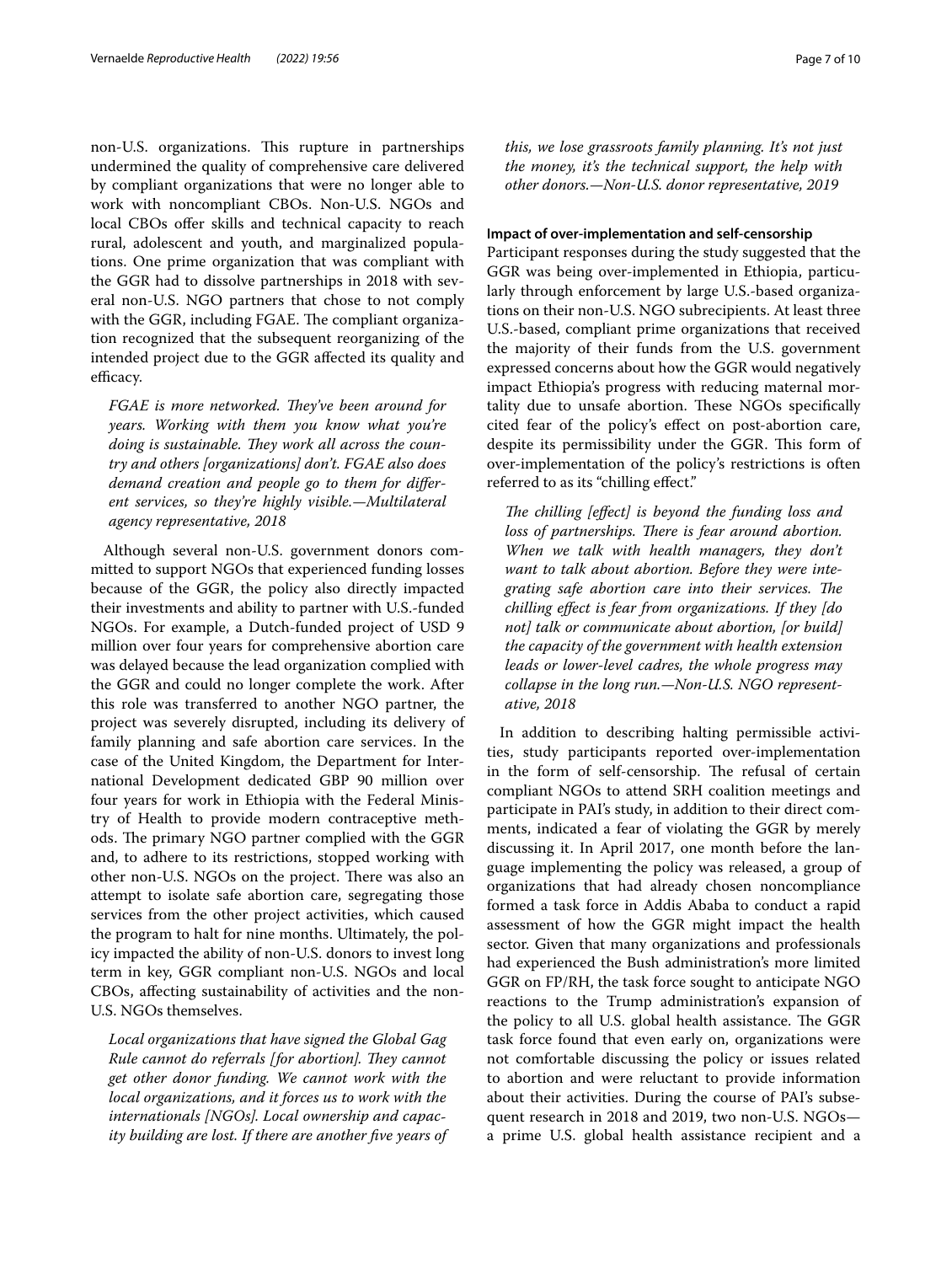subrecipient—were still unwilling to discuss the GGR out of fear of noncompliance.

Fear of discussing the GGR appeared to be linked to poor communication around the policy's restrictions and resulting confusion about responsibility for its implementation. At the time of the GGR task force in 2017, the group found that its survey respondents did not have adequate knowledge of the GGR and had not received any communication from either the U.S. government or grant administrators. In February 2018, nearly a year after the April 2017 task force survey, questions from interviewees suggested that confusion and a lack of understanding around the GGR remained, apparent among both non-U.S. organizations and U.S.-based prime recipients. Both PAI and members of the GGR task force provided technical assistance during and after the period of the study. Although U.S. government agencies and prime partners are responsible for policy enforcement, one U.S. organization had not communicated the GGR to its two non-U.S. NGO subrecipients. With the March 2019 interpretation of the policy, there was an added burden on GGR-compliant non-U.S. NGOs, which were required to conduct due diligence on subrecipients of any fnancial support they provide—regardless of source of funding or activity to be funded. It remained unclear within the Ethiopian SRHR community as to whether certain non-U.S. NGOs, particularly those that would not speak to either PAI or members of the GGR task force, were receiving U.S. funding and if they knew whether they had to comply with the GGR.

# **Discussion**

Results of the study indicate that the GGR disrupted the health system in Ethiopia by targeting qualifed non-U.S. organizations working across the country on safe abortion care. The policy undermined service provision, particularly for adolescents and youth; training on safe abortion care; and partnerships between NGOs and non-U.S. donors. Negative impacts extended well beyond non-U.S. NGOs that chose to not comply with the policy, afecting compliant organizations as well as non-U.S. donors and the public sector. Among these various stakeholders, the GGR disrupted their ability to efectively partner on both funded and non-funded activities. These efects run counter to the explicit SRH policies and goals of the Ethiopian government—including reducing maternal mortality and improving safe abortion care—as well as the U.S. government's own historical role in improving SRH outcomes in Ethiopia.

Study participants from non-U.S. donors as well as noncompliant and compliant NGOs described how the GGR deprived the most qualifed, trusted SRH providers of U.S. funding opportunities to deliver comprehensive services, including safe abortion care, to young people, marginalized groups, and rural populations. Additionally, unlike under the Bush administration—as evidenced by the NGO task force to document the efects of the GGR—organizations were raising awareness of the policy to minimize its over-implementation and counter its harmful impacts. However, at the time of writing, the policy continued to be a source of confusion and fear to the detriment of both compliant and noncompliant NGOs. Regardless of an NGO's decision to comply, the policy hampered its ability to form efective partnerships—even those without fnancial dynamics, such as trainings—that advance equitable, nationwide, and comprehensive SRH service delivery beyond safe abortion care.

Findings reveal that mitigating the impact of a policy like the GGR on Ethiopia's SRHR goals would require coordination among the Ethiopian government, civil society actors, and non-U.S. government donors. Although the Federal Ministry of Health was committed to meeting its FP/RH commitments and indicated support for organizations losing funds because of the GGR, the demand for family planning is immense and the government's resources are limited. To reinforce this position from the Ethiopian government, some non-U.S. government donors stepped in to fll the gaps for organizations that lost U.S. global health assistance. However, as study participants acknowledged, these non-U.S. donor programs do not reach the same benefciaries, nor do their funding amounts measure up to the larger U.S. global health assistance opportunities. Because donors have diferent priorities, objectives, and capacities, one dollar from a non-U.S. government donor is not equivalent to a dollar from a U.S. agency like USAID. Considering this vulnerable environment and the critical role NGOs play in SRH service delivery, advocacy, and technical assistance to the public sector, compliance with the GGR as well as reductions in global health funding for the most qualifed, trusted providers that are noncompliant negatively impact the Ethiopian health system—and, ultimately, the health and lives of women, girls, and their communities.

This research on the GGR in Ethiopia was initiated early in the policy's implementation, meaning a critical limitation was that several non-U.S. NGOs were continuing to close out their U.S. government programs, in the process of fnding stopgap funding from non-U.S. government donors, and still determining how compliance or noncompliance would afect their work. As a result, quantifable loss for activities and benefciaries was unknown and could have been difficult to determine because of a range of factors, including timing and replacement funding. Additionally, a state of emergency declared in Ethiopia in February 2018 limited the travel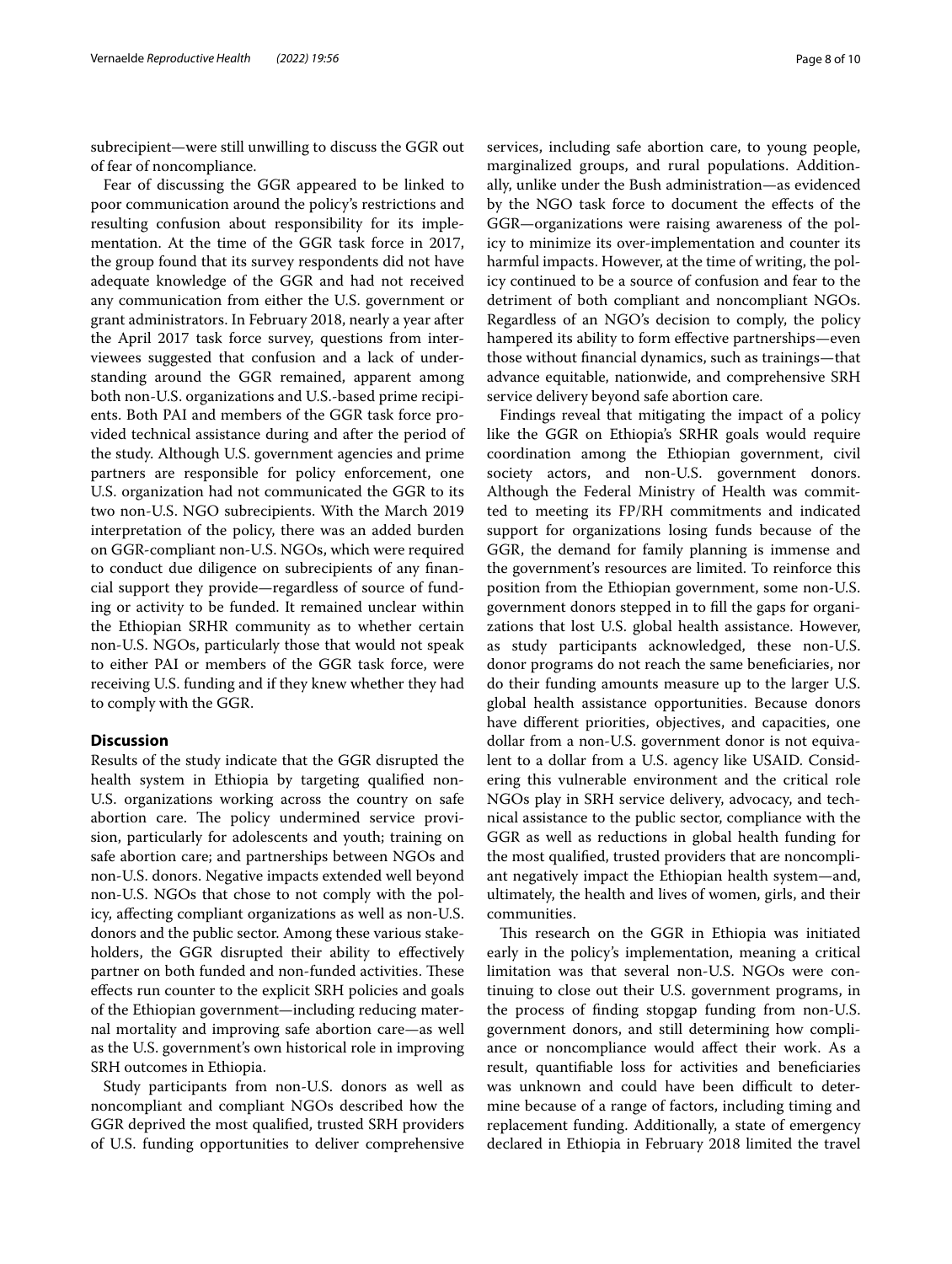capacity of PAI staff to document GGR impacts outside the capital of Addis Ababa. The confusion and fear around the policy also meant that certain organizations receiving U.S. global health assistance were unwilling to be interviewed and, consequently, the impact of the GGR on their activities was unidentifed. With the March 2019 fnancial interpretation of the policy, there may have been additional efects that should be captured as non-U.S. NGOs and non-U.S. government donors subsequently adapted to those changes.

In other countries with progressive liberalized abortion laws where there has been documentation on the efects of the GGR, such as Nepal, the policy has interacted in similar ways, impacting NGO operations—both compliant and noncompliant—and has varied depending on existing national abortion legislation, as well as efforts to liberalize or decriminalize abortion. It is critical to continue documenting the policy's impact in Ethiopia and globally to understand how SRH impacts may be felt by populations and at the benefciary level beyond the Trump administration. While the Biden administration rescinded the policy in January 2021, it has not been permanently repealed and could be reinstated.

### **Conclusions**

This research found that the GGR disrupts SRH service delivery in Ethiopia, with specifc implications for safe abortion care, beyond the efects of the policy under previous U.S. administrations. The Trump administration's expanded GGR fragmented programs, planned activities, and partnerships and forced realignment of government and donor priorities and funding allocations. The policy reached into an organization's non-U.S. funding and disrupted the priorities and investments of other bilateral and foundation donors, as well as the government of Ethiopia. NGOs are vital for service delivery and can be the only providers for geographically harder-to-reach populations such as rural communities. They are trusted by key populations—such as adolescents and youth, sex workers, and people living with HIV/AIDS—that rely on the private sector for privacy given continued stigma associated with abortion and SRHR broadly. These NGOs depend on funding from donors, like the U.S. government, to provide not only funds but also training and technical support for their programs and partners. Compliance with the policy has implications across the diferent regions of the country and, as a result, the services available to the population.

Considering the country's vulnerable SRH funding environment, the reduction in U.S. global health assistance for qualifed, trusted NGO providers who refuse to comply with the GGR negatively impacted the Ethiopian health system and potentially the health and lives of women, girls, and community members. As the implementation of one U.S. foreign policy does not occur in a vacuum, GGR impacts were compounded by low domestic resource mobilization for SRH and the uncertainty of continued stopgap funding from non-U.S. government donors. Considering the Ethiopian government's strong commitments to SRHR, as well as support from other non-U.S. government donors, there is hope that the harmful efects of the GGR will have been partially mitigated—though questions remain at what cost and whether future reinstatement of the policy will be avoided.

#### **Abbreviations**

CBO: Community-based organization; CDC: U.S. Centers for Disease Control and Prevention; FGAE: Family Guidance Association of Ethiopia; FP/RH: Family planning and reproductive health; GGR: Global Gag Rule; NGO: Nongovernmental organization; PEPFAR: U.S. President's Emergency Plan for AIDS Relief; SRH: Sexual and reproductive health; SRHR: Sexual and reproductive health and rights; USAID: U.S. Agency for International Development.

#### **Acknowledgements**

The author would like to thank and acknowledge Jonathan Rucks, who provided expert knowledge of the Global Gag Rule and U.S. government funding and reviewed the manuscript, and Tessa Maulhardt.

#### **About this supplement**

This article has been published as part of Reproductive Health Volume 19 Supplement 1 2022: Sexual and Reproductive Health in Ethiopia: Gains and Refections Over the Past Two Decades. The full contents of the supplement are available at [https://reproductive-health-journal.biomedcentral.com/artic](https://reproductive-health-journal.biomedcentral.com/articles/supplements/volume-19-supplement-1) [les/supplements/volume-19-supplement-1](https://reproductive-health-journal.biomedcentral.com/articles/supplements/volume-19-supplement-1).

#### **Authors' contributions**

JMV conceived the paper, carried out the in-country research and analysis, and drafted the manuscript. The author read and approved the fnal manuscript.

#### **Funding**

Publications costs are funded by the David and Lucile Packard Foundation, 2017–66368.

#### **Availability of data and materials**

The data that support the fndings in this study are available from the corresponding author [JMV] on reasonable request.

#### **Declarations**

#### **Ethics approval and consent to participate**

PAI obtained participant consent to engage in interviews after detailed information was provided about the study objectives and no sensitive data was taken from participants.

#### **Consent to publication**

Not applicable.

#### **Competing interests**

The author declares that they have no competing interests.

#### **Author details**

<sup>1</sup>PAI, 1300 19th Street NW, Suite 200, Washington, DC 20036, USA. <sup>2</sup>Ipas, P.O. Box 9990, Chapel Hill, NC 27515, USA.

### Received: 4 January 2022 Accepted: 5 January 2022Published online: 13 June 2022